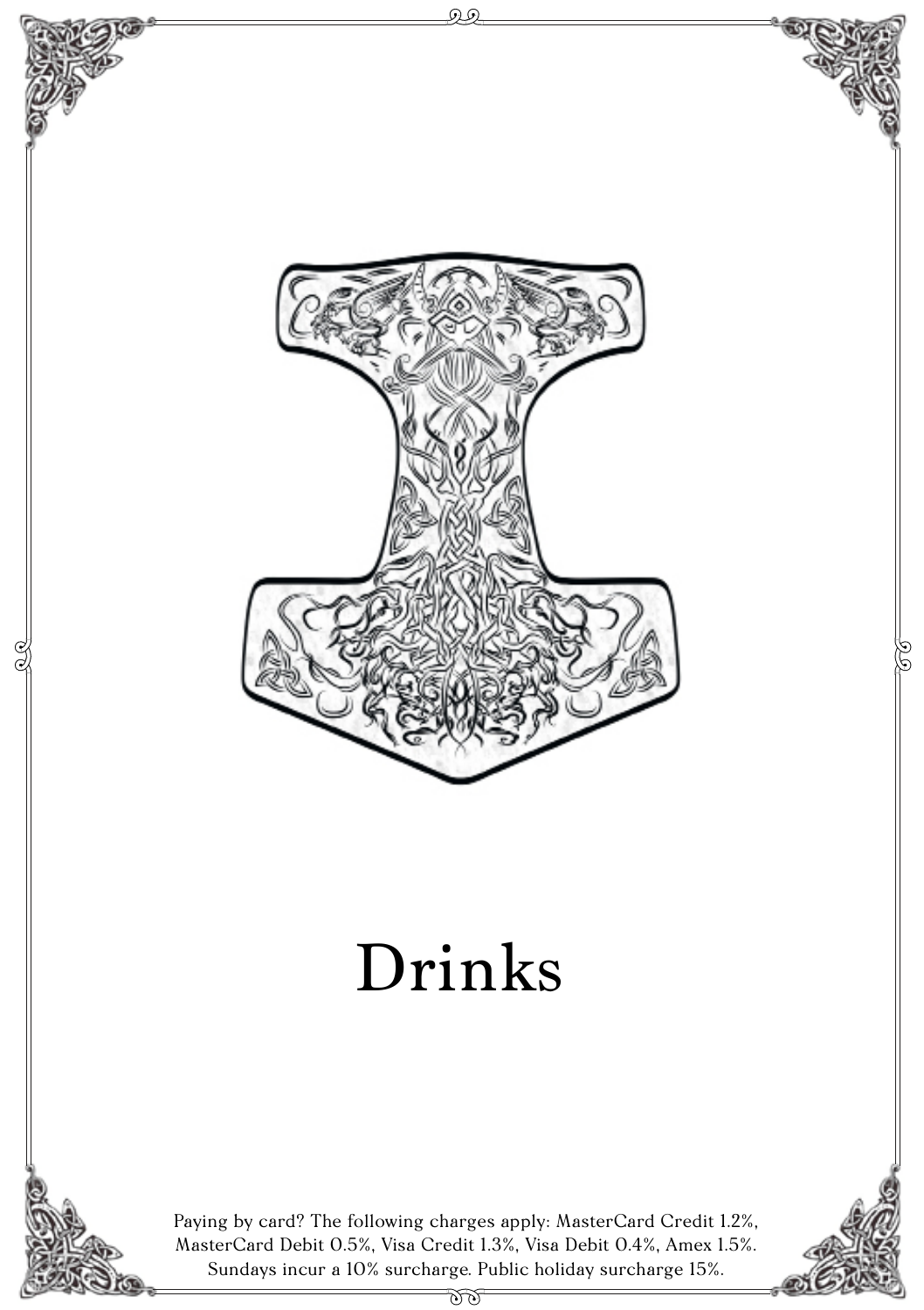## **Cocktails**

#### **- THOR'S FAVORITES -**

**Northern Lights 21** Beefeater Gin, Iced Riesling, Sorrel, Elderflower.

**Fog of War 22**

Havana Club 3yr Rum, Pisco, Fino Sherry, Pineapple Sorbet, Popping Candy.

**Odin's Brew 23**

Absolut Elyx, Kahlua, Espresso, Muesli Orgeat, Egg White & Goats Milk.

**Blazing Glögg 23** Martell VS Cognac, Spiced Port & Cranberry.

#### **- SHARPENING THE AXE -**

**Huldra's Charm 22** Pickled Cherry Infused Absolut Elyx Vodka, Benedictine, Lemon, Sugar & Orange Bitters.

**Mimers Nectar 23**

Beefeater gin, Pepperberry Fino, Sparkling wine, Orange Bitters, Watermelon & Lemon.

**Loder 25**

Hendricks Gin, Pear & Dill Infused Martini Ambrato, Burnt Butter Wash & Lemon Oil.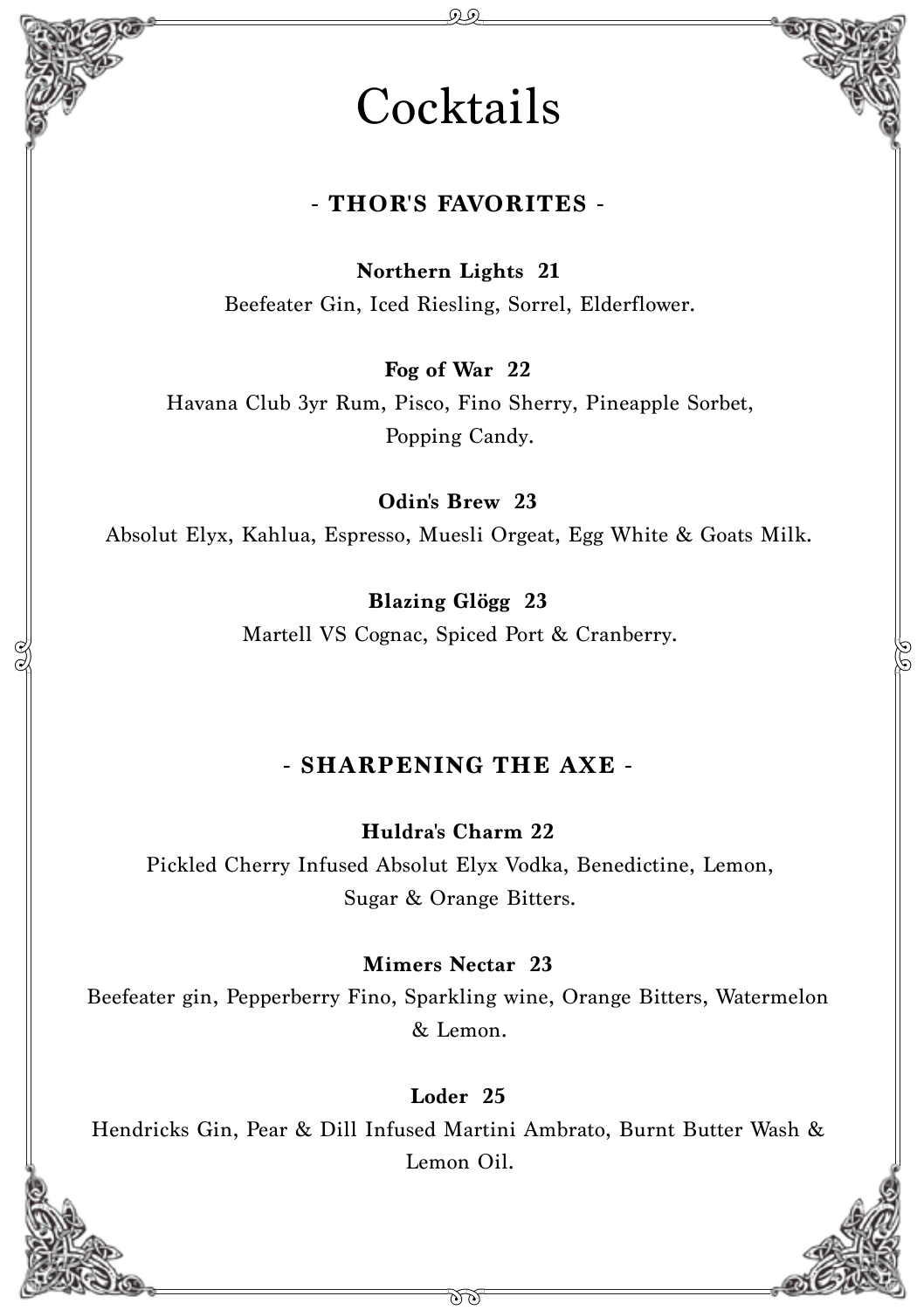

#### **- FRUITS OF THE YGGDRASIL -**

**Forseti 23**

Olmeca Altos Plata, Yellow Chartreuse, Spiced Peach Shrub,

Lime & Mint.

**Recharging the Odinforce 25**

Davidson Plum Infused Monkey Shoulder Whisky, Aperol, Pineapple, Passionfruit & Overproof Rum.

**Svas Blood 21**

Plymouth Gin, White Chocolate Martini Bianco, Strawberry Juice, Goats Milk, Washed & Clarified.

#### **- FREYJA'S FIXES -**

**Thorfinn's Barn 26**

Lot 40 Rye, Caramel Corn & Blueberry Syrup, Pale Ale Reduction, Egg, Bitters, Blueberry & Pimento Dust.

#### **Reginleif 24**

Havana Club 7yr Rum, Cocchi Torino, Maraschino Liqueur, Tiki Bitters & Blackberry Cordial.

#### **Embla 24**

Absolut Elyx, Brookies Macadamia Liqueur, Wattle Seed Infused Kahlu, Demerara & Cream.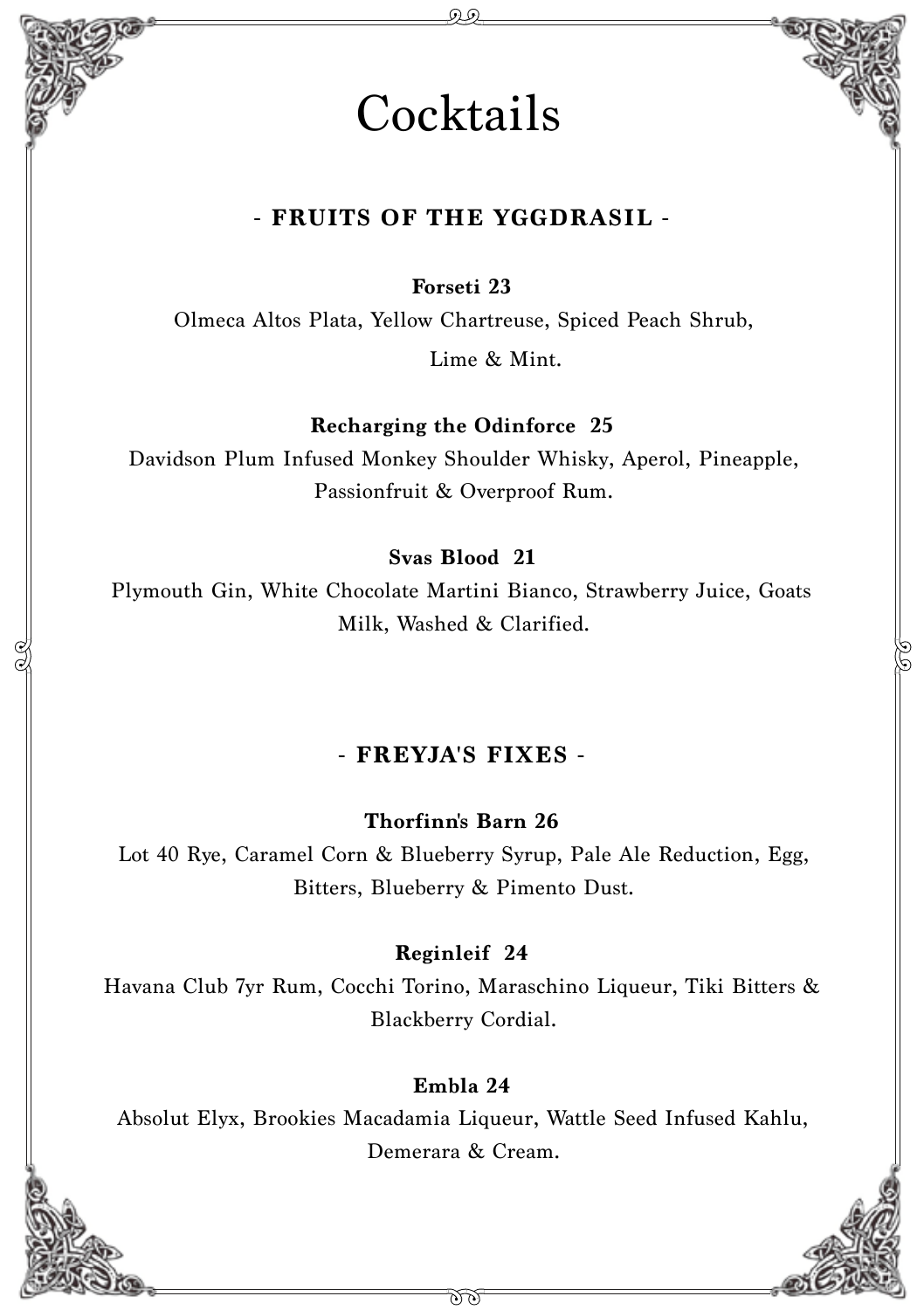## **Cocktails**

#### **- ABOARD THE LONGSHIP -**

**Heimdallr's Horn 23**

Toffee Apple Infused Martell VS, Creme De Cassis, Guava Nectar, Pineapple & Peychauds Bitters.

**Jormungunder Fire 23**

Dewars 12 Whisky, Ardbeg 5yr, Fortified Mead, Tokay & Ginger Syrup, Lemon & Honeycomb.

#### **Munin 25**

Olmeca Altos Plata, Amaro Montenegro, Aperol, Egg White, Pink Grapefruit & Lime.

#### **- BERSERKERS -**

**Hrungnir 24**

Glenlivet Founder's Reserve, Banana & Coffee Infused Sweet Vermouth, Tempus Fugit Creme De Banane & Banana Leaf.

#### **Aeger's Storm 25**

Ardbeg 10yr, Martini Rosso Vermouth, Burnt Caramel Amaro, Cherry Bitters, Cacao Butter wash.

#### **Battle Axe 24**

Ron Zacapa Rum, Makers Mark Bourbon, Chicory, Walnut Leaf, Maple & Bitters,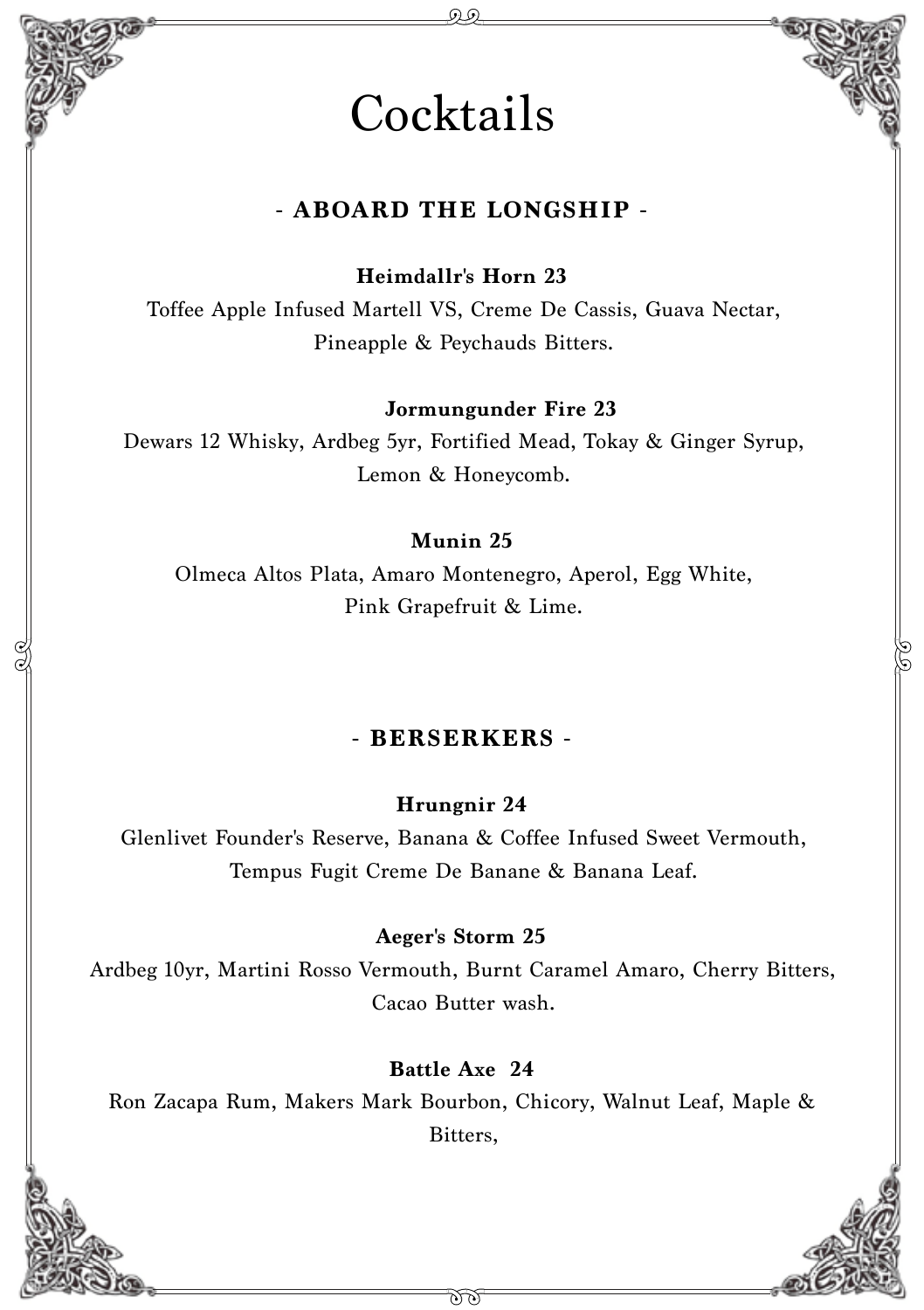# Beers, Meads & Ciders

#### **Bottles & Cans**

| Nomad, 'Laua' POG Peific Ale, NSW, 4.1%                               | \$12 |
|-----------------------------------------------------------------------|------|
| Valhalla, Golden Ale, VIC, 4.6%                                       | \$13 |
| La Trappe 'Trappist' Belgian White Ale, Belgium, 5.5%                 | \$16 |
| Beerblitoek 'Better Late Than Never' NEIPA, Sweeden, 6.5%             | \$22 |
| Mikkeller 'Henry & Sisters' Brut Reisling IPA Denmark, 6% *500ml \$23 |      |
| 8 Wired 'Once We Were Vikings' Kveik IPA, NZ, 7% *440ml               | \$24 |
| Alefarm 'Solemen Cycle' Coffee Milk Stout, Denmark, 6.5% *440ml       | \$30 |
| Amundsen 'Mami Wata' Imperial Fruited Sour, Norway, 9% *440ml         | \$36 |
| Austman 'La Shaman' Chocolate & Chili Imperial Stout, Norway, 8% \$40 |      |

## **Three Horn's Fortified Meads Gls/Btl** Barrel Aged Traditional Semi Sweet Mead, 14% \$15/70 Ginger & Citrus, Sweet Mead, 14%  $$15/70$ Viking Blood (Cherry/ Hibiscus & Pomegranate) Dry Mead, 14% \$15/70 Strawberry Jam, Sweet Mead, 14%  $$15/70$

#### **On Tap Gls/Hrn**

| Stomping Ground 'Laneway' Lager, VIC, 4.6%                  | \$12/15 |
|-------------------------------------------------------------|---------|
| Hop Nation 'The Heart' Pale Ale, VIC, 4.6%                  | \$12/15 |
| Hard Road, Chestnut Brown Ale, VIC, 5.2%                    | \$13/16 |
| Duncan's, Passionfruit & Lime Ripple Ice Cream Sour, NZ, 5% | \$14/17 |
| Sunlight Brewing Co 'Orange Blossom' Mead, SA, 4%           | \$14/17 |
| 3 Ravens Brewing, New World IPA, VIC, 5.8%                  | \$14/17 |
| BoatRocker Brewing, Stout, VIC, 6.1%                        | \$13/16 |
| Willie Smith, Organic Apple Cider, TAS, 5.4%                | \$13/16 |
|                                                             |         |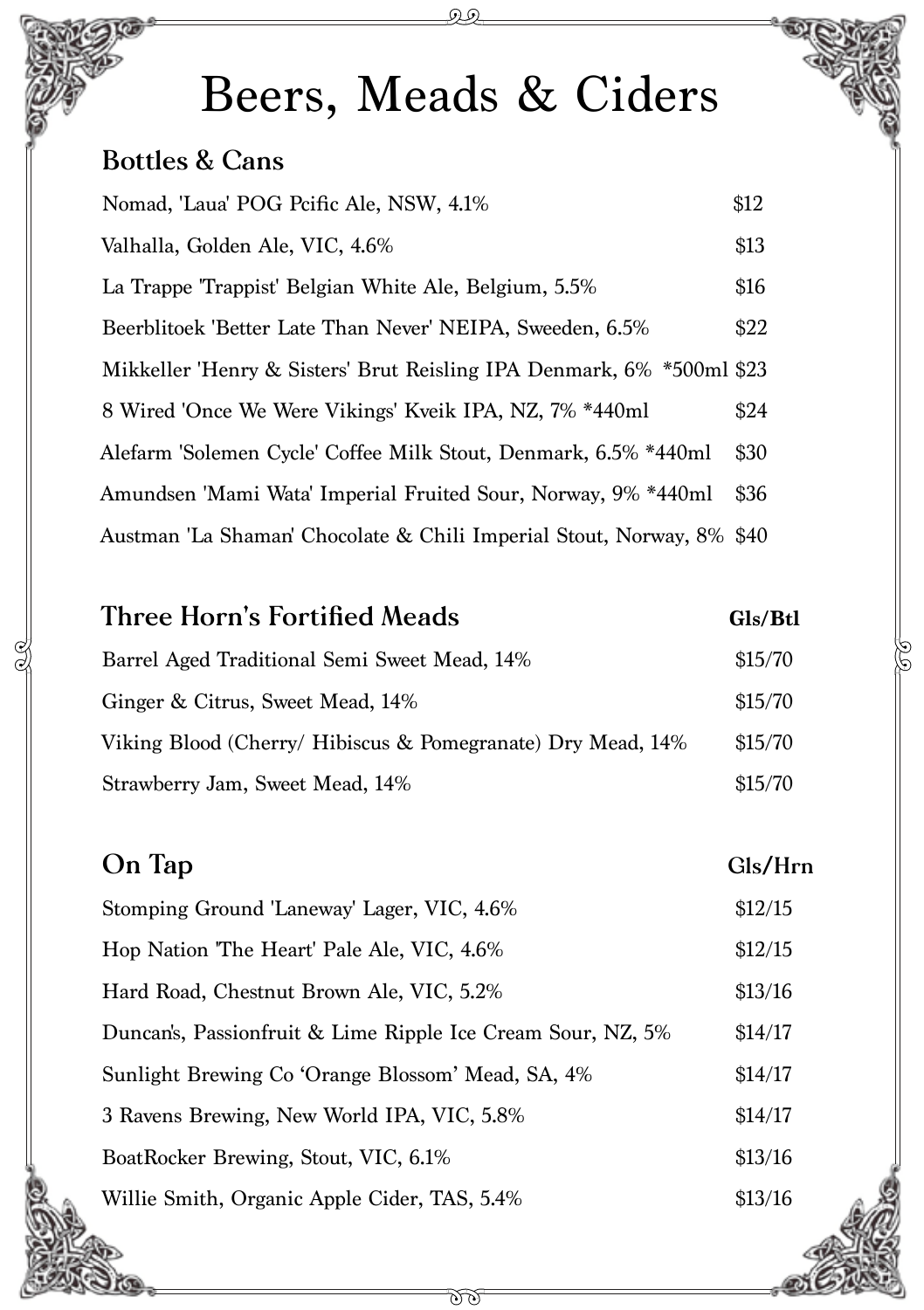# Wine

### **Sparkling**

| Petit Cordon, NV, Methode Traditionnelle, Malborough, NZ  | 16/85 |
|-----------------------------------------------------------|-------|
| Joseph Cattin 'Brut Rosé' Pinot Noir, Alsace - France, NV | 90    |
| Kerglinger 'Brut' Pinot Noir/Chardonnay, TAS, 2010        | 105   |
| Mumm Cordon Rouge Champagne, Champagne, France, NV        | 175   |
| Ruinart 'Brut' Champagne, Champagne, France, NV           | 250   |
| Mumm 'RSRV' 4+5 Champagne, Champagne, France, NV          | 350   |

#### **White**

 $\frac{1}{2}$ 

| Sons of Eden 'Freya' Riesling, Eden Valley, SA, 2018          | 14/70 |
|---------------------------------------------------------------|-------|
| Banks Road, Sauvignon Blanc, Bellarine, VIC, 2019             | 15/72 |
| Lethbridge 'Ooh La La' Chardonnay, Geelong, VIC, 2018         | 16/77 |
| Hahndorf Hill Gruner Veltliner, Adelaide Hills, SA, 2020      | 83    |
| Abellio Albarino, Rias Biaxas, Spain, 2018                    | 92    |
| Banks Road, Pinot Gris, Bellarine, VIC, 2020                  | 95    |
| De Iulis Aged Semillon, Hunter Valley, NSW, 2011              | 99    |
| Unico Zelo 'Slate Farm' Fiano, Clare Valley, SA, 2019         | 115   |
| Pegasus Bay Riesling, Waipara, NZ, 2014                       | 130   |
| Lethbridge 'Allegra' Chardonnay, Geelong, VIC, 2015           | 230   |
| Pierro 'Vintage Reserve' Chardonnay, Margaret River, WA, 2015 | 320   |



S